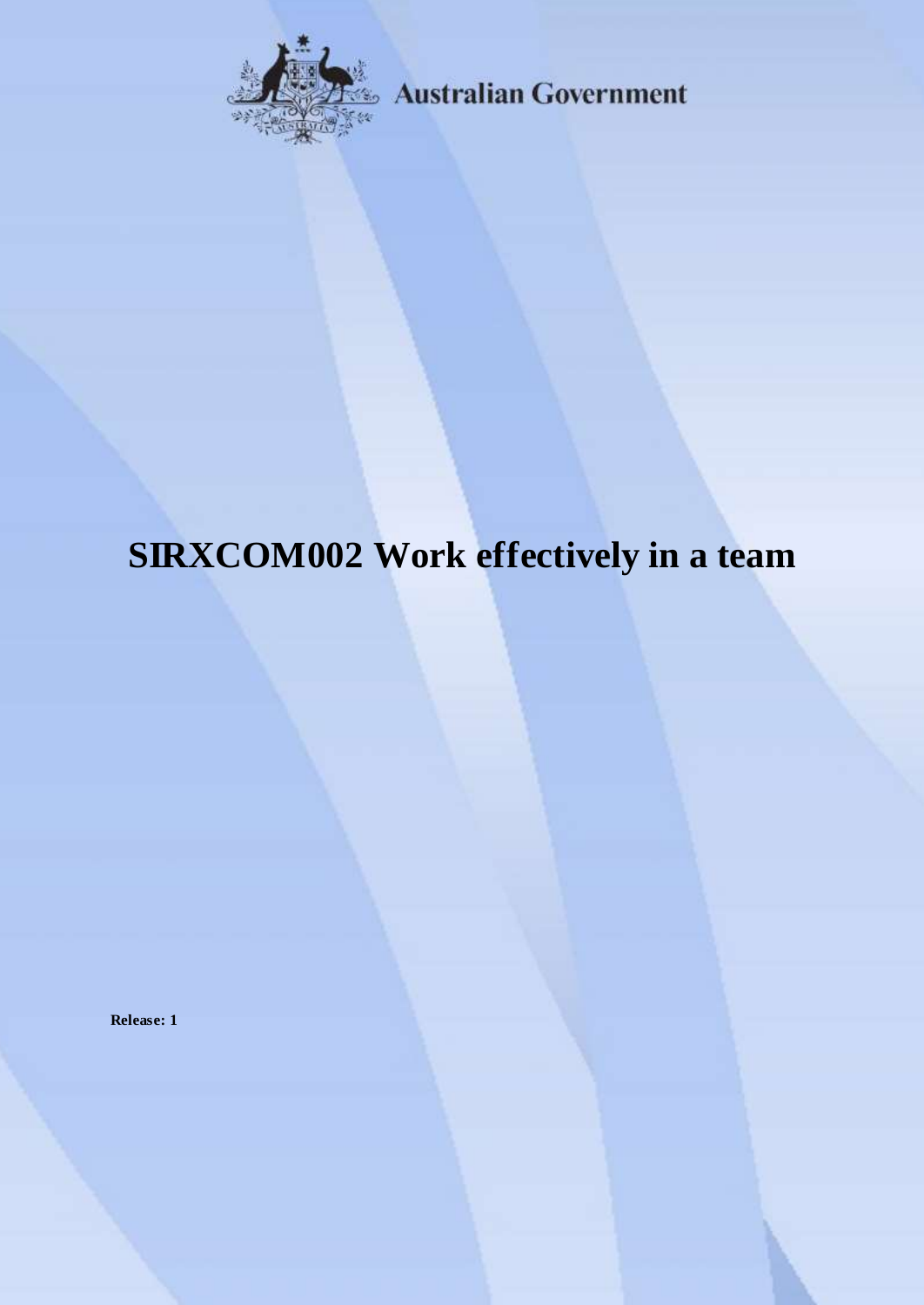# **SIRXCOM002 Work effectively in a team**

#### **Modification History**

Not applicable.

## **Application**

This unit describes the performance outcomes, skills and knowledge required to communicate and work cooperatively with both peer and senior team members to contribute to the achievement of team goals.

It applies to individuals working in frontline operational roles in a diverse range of industry sectors and business contexts. They operate with some independence under general supervision and guidance from others, and within established organisational policies and procedures.

No occupational licensing, certification or specific legislative requirements apply to this unit at the time of publication.

#### **Pre-requisite Unit**

Nil

### **Competency Field**

Communication and Teamwork

### **Unit Sector**

Cross-Sector

### **Elements and Performance Criteria**

| <b>ELEMENTS</b>                             | PERFORMANCE CRITERIA                                                                                              |
|---------------------------------------------|-------------------------------------------------------------------------------------------------------------------|
| Elements describe the<br>essential outcomes | Performance criteria describe the performance needed to<br>demonstrate achievement of the element.                |
| 1. Communicate with<br>team members.        | 1.1. Communicate effectively with team members giving<br>consideration to cultural and other differences.         |
|                                             | 1.2. Check understanding of work requirements and seek<br>clarification to prevent misunderstandings as required. |
|                                             | 1.3. Display respect to team members and adherence to<br>workplace expectations when interacting with others.     |
|                                             | 1.4. Maintain open communication with team members to ensure<br>transfer of information.                          |
|                                             |                                                                                                                   |